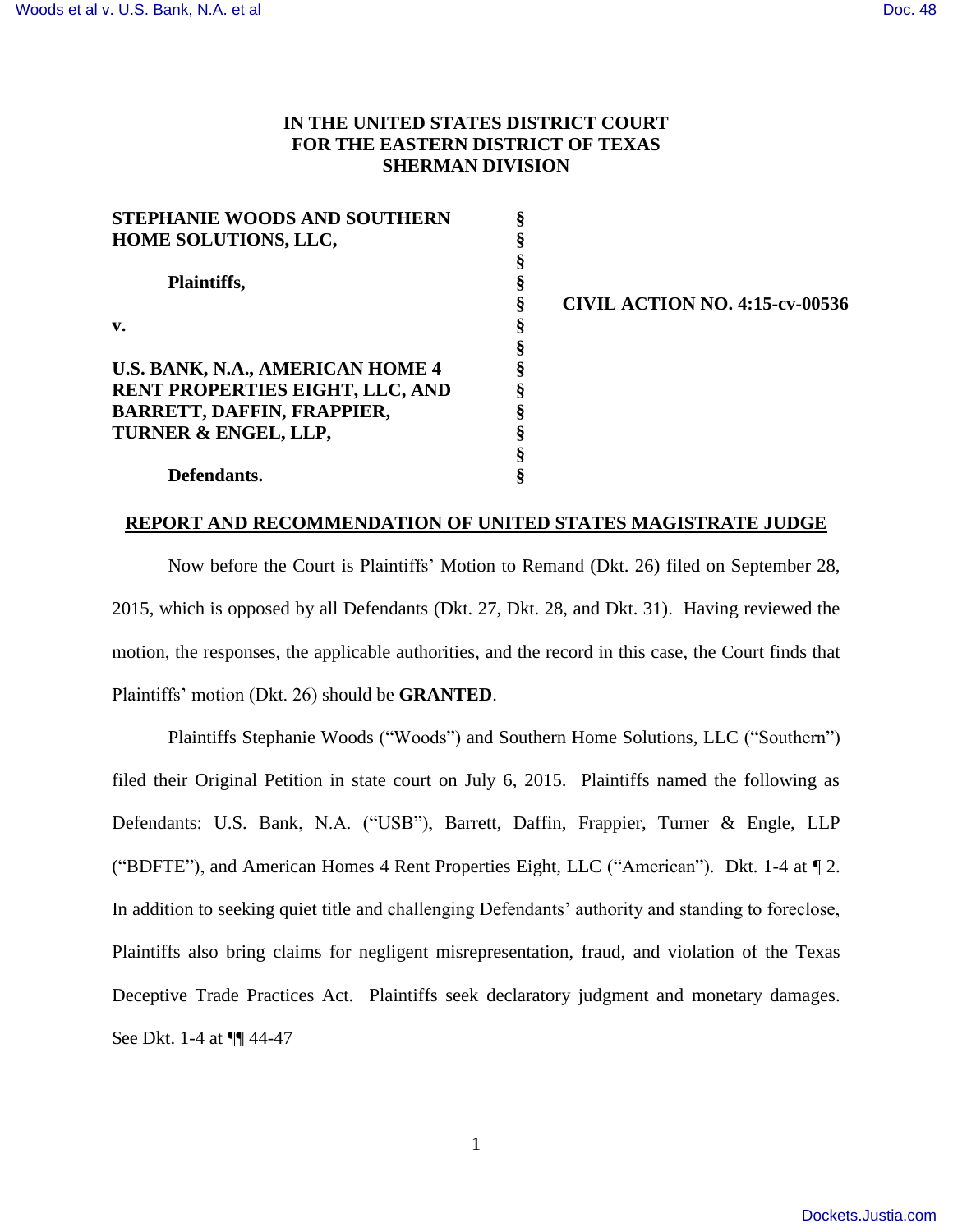Defendant USB filed a notice of removal on August 7, 2015 on the basis of diversity jurisdiction (Dkt. 1). On September 9, 2015, Plaintiffs filed an "Emergency Motion for Extension of Time to File Motion to Remand" (Dkt. 22), and on September 11, 2015, this Court granted Plaintiffs an additional 15 days to file a motion to remand.<sup>1</sup> See Dkt. 23. Plaintiffs subsequently filed the motion to remand (Dkt. 26) on September 28, 2015.

### **BACKGROUND**

This suit involves Plaintiffs" efforts to prevent a foreclosure sale on the property located at 105 Cloudcroft Drive, Wylie, Texas 75098 (the "Property"). Woods purchased the Property on March 2, 2009 and executed a Note and Deed of Trust with Leader One Financial Corporation. Dkt. 1-4 at ¶ 9 ("Original Petition"). The Note was subsequently assigned to USB on January 29, 2010. Id. at 15. According to Plaintiffs, the Property first went into foreclosure on October 4, 2011 when "USB wrongfully sold the home at a foreclosure sale to itself…but the sale was rescinded." Id. at  $\P$  18. Plaintiffs' Original Petition goes on to recite a series of events from October 2012 to May 2015, during which time Woods was trying to work with USB to cure her default on the loan. Id. at ¶¶ 19-27. Ultimately, USB issued a Notice of Sale through its appointed Trustee, BDFTE. Id. at 23. The sale was scheduled for May 5, 2015 at 10:00 a.m. Id. Plaintiffs allege that "title passed to Southern on May 1, 2015" when Woods agreed to sell the property to Southern. Id. at ¶ 25. Plaintiffs further allege that on May 4, 2015, one day before the scheduled foreclosure sale, "USB simultaneously approved the packet from Southern and "sent a Stop Auction Sale request to the Trustee." These efforts proved futile. The Property was sold at auction on May 5, 2015, and, according to Plaintiffs, American was the successful purchaser. Id. at ¶¶ 31-32.

 $\overline{a}$ 

<sup>&</sup>lt;sup>1</sup> In granting the motion, however, the Court noted that "any opposing Defendants are not precluded from later challenging, through any applicable authorities, whether the 30-day period can be extended by Court order."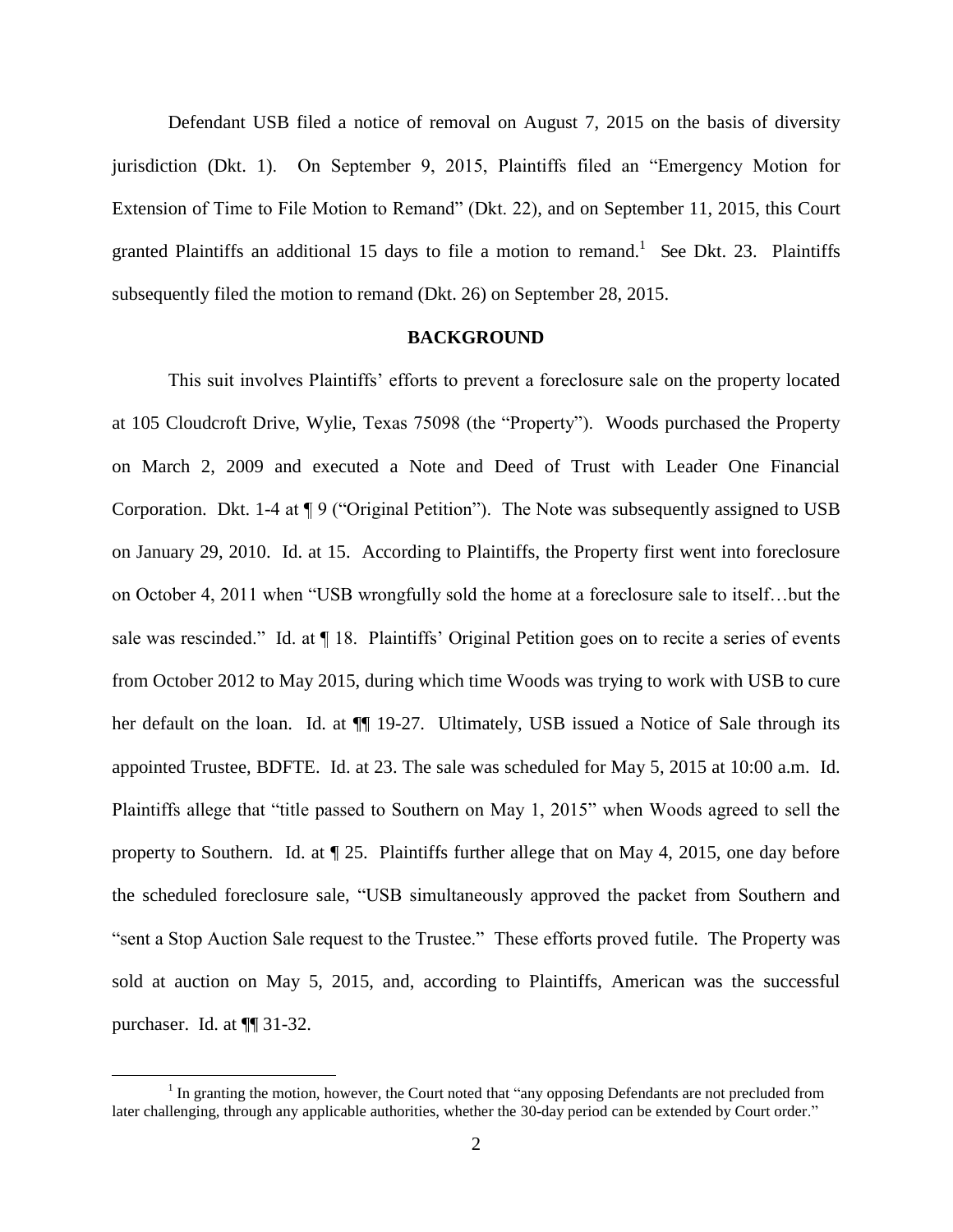#### **STANDARD**

Defendant USB removed this case on the basis of diversity jurisdiction. Suits are removed on the basis of diversity jurisdiction when: (1) the suit involves a controversy between citizens of different states and (2) the amount in controversy exceeds \$75,000. 28 U.S.C. § 1332. USB contends that Defendant BDFTE is a Texas citizen and was thus improperly joined in the litigation. Suits are removed on the basis of diversity jurisdiction "only if none of the parties in interest is properly joined and served as defendants is a citizen of the State in which such action is brought." 28 U.S.C. § 1441(b) (emphasis added).

"To establish that a non-diverse defendant has been improperly joined, the removing party must prove (1) actual fraud in the pleading of jurisdictional facts, or (2) the plaintiffs" inability to establish a cause of action against the non-diverse party in state court." Rico v. Flores, 481 F.3d 234, 238-39 (5th Cir. 2007); Holder v. Abbott Labs., Inc., 444 F.3d 383, 387 (5th Cir. 2006). The second prong only is at issue here, and its test is ""whether the defendant has demonstrated that there is no possibility of recovery by the plaintiff against an in-state defendant, which stated differently means that there is no reasonable basis for the district court to predict that the plaintiff might be able to recover against an in-state defendant."" Rico, 481 F.3d at 239. This Court must decide whether "there is any reasonable basis for predicting that [Plaintiffs] might be able to establish [Defendants"] liability on the pleaded claims in state court." Griggs v. State Farm Lloyds, 181 F.3d 694, 699 (5th Cir. 1999). Since the purpose of the improper joinder inquiry is to determine whether or not the in-state defendant was properly joined, the focus of the inquiry must be on the joinder, not the merits of the plaintiff"s case. Smallwood v. Illinois Cent. R. Co., 385 F.3d 568, 573 (5th Cir. 2004). In making that determination, the court may conduct a Rule 12(b)(6)-type analysis, looking initially at the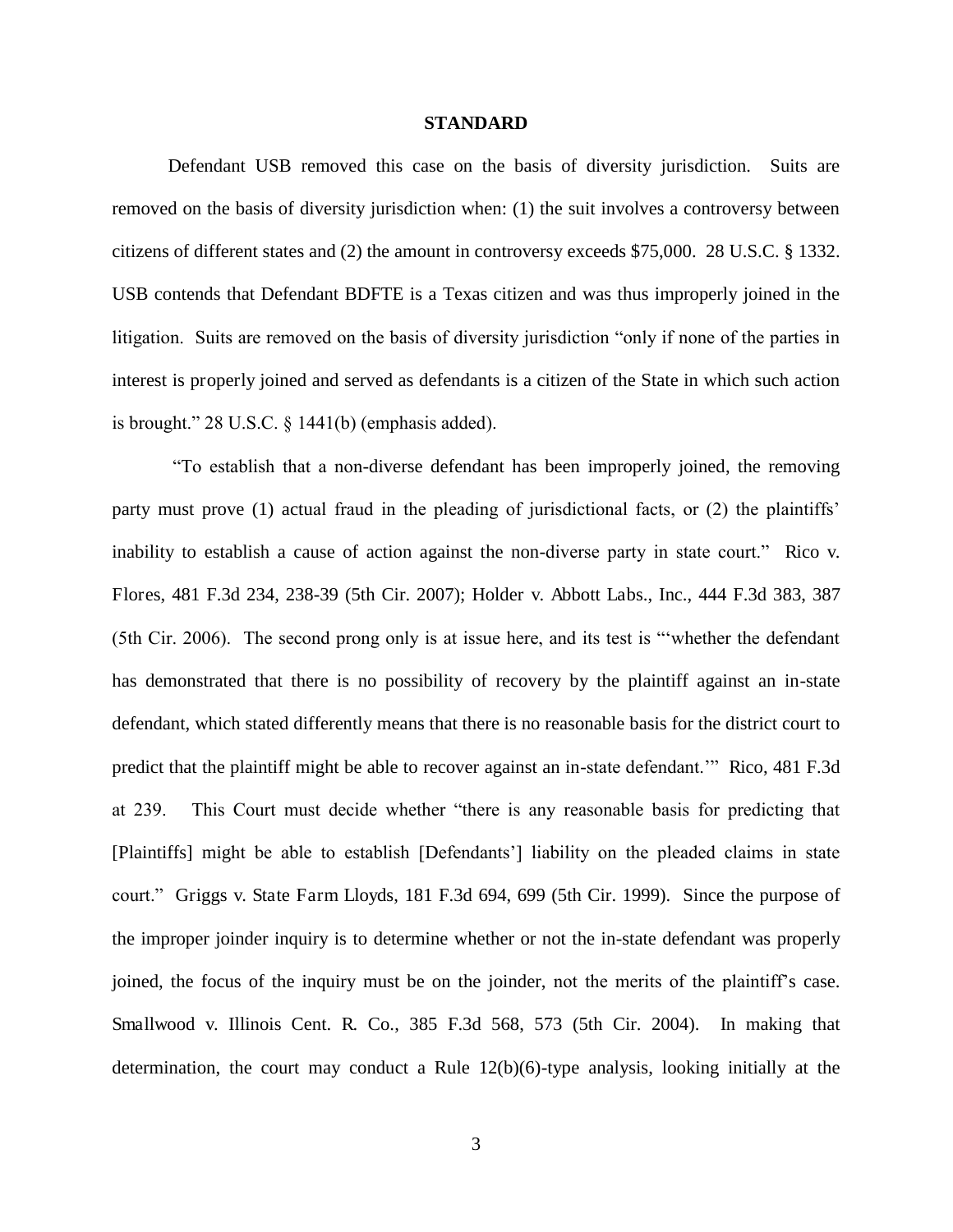allegations of the complaint to determine whether the complaint states a claim under state law against the in-state defendant. Id. The court is also required to resolve any issues of material fact or ambiguity in the state law in the plaintiffs" favor. Rico, 481 F.3d at 239.

As explained by the Fifth Circuit:

To determine such possibility of state-court recovery, a court may analyze the sufficiency of a plaintiff"s pleadings alone; or, in its discretion, pierce the pleadings and conduct a summary inquiry. The focus is on plaintiff"s pleadings at the time of removal; post-removal filings may be considered only to the extent they amplify or clarify facts alleged in the state-court complaint, with new claims or theories of recovery disregarded.

Akerblom v. Ezra Holdings Ltd., 509 Fed. App"x 340, 344-45 (5th Cir. 2013) (internal citations and quotations omitted). The petition as filed in state court controls a court's inquiry. See Cavallini v. State Farm Mut. Auto Ins. Co., 44 F.3d 256, 264 (5th Cir.1995); see also Griggs v. State Farm Lloyds, 181 F.3d 694, 699 (5th Cir.1999) (stating that the court must determine if there could possibly be liability "on the pleaded claims in state court.").<sup>2</sup> The party claiming fraudulent joinder bears a "heavy burden" of persuasion. See Smallwood, 385 F.3d 568 at 574.

# **ANALYSIS**

## **I. Timeliness of Motion to Remand**

 $\overline{a}$ 

In opposing Plaintiffs" motion to remand, Defendants BDFTE and American argue that the motion should be denied because it was filed fifty-two days after the case was removed, and, therefore, was not timely filed. See Dkt. 27 at 3-4; Dkt. 28 at 2-3. Generally, a court may remand a case on the basis of any valid defect identified in a motion to remand as long as it is made within 30 days of removal, and a court is required to strictly construe the removal statute in

 $2^2$  The Court notes that since filing the motion to remand, Plaintiffs have filed a motion for leave to amend the complaint and has sought other relief from the Court. The Court cannot address that request to amend until it addresses whether the case was properly removed and it has removal jurisdiction, and the petition as filed in state court controls the Court's inquiry. See Cavallini v. State Farm Mut. Auto Ins. Co., 44 F.3d 256, 264 (5th Cir.1995); see also Griggs v. State Farm Lloyds, 181 F.3d 694, 699 (5th Cir.1999) (stating that the court must determine if there could possibly be liability "on the pleaded claims in state court.").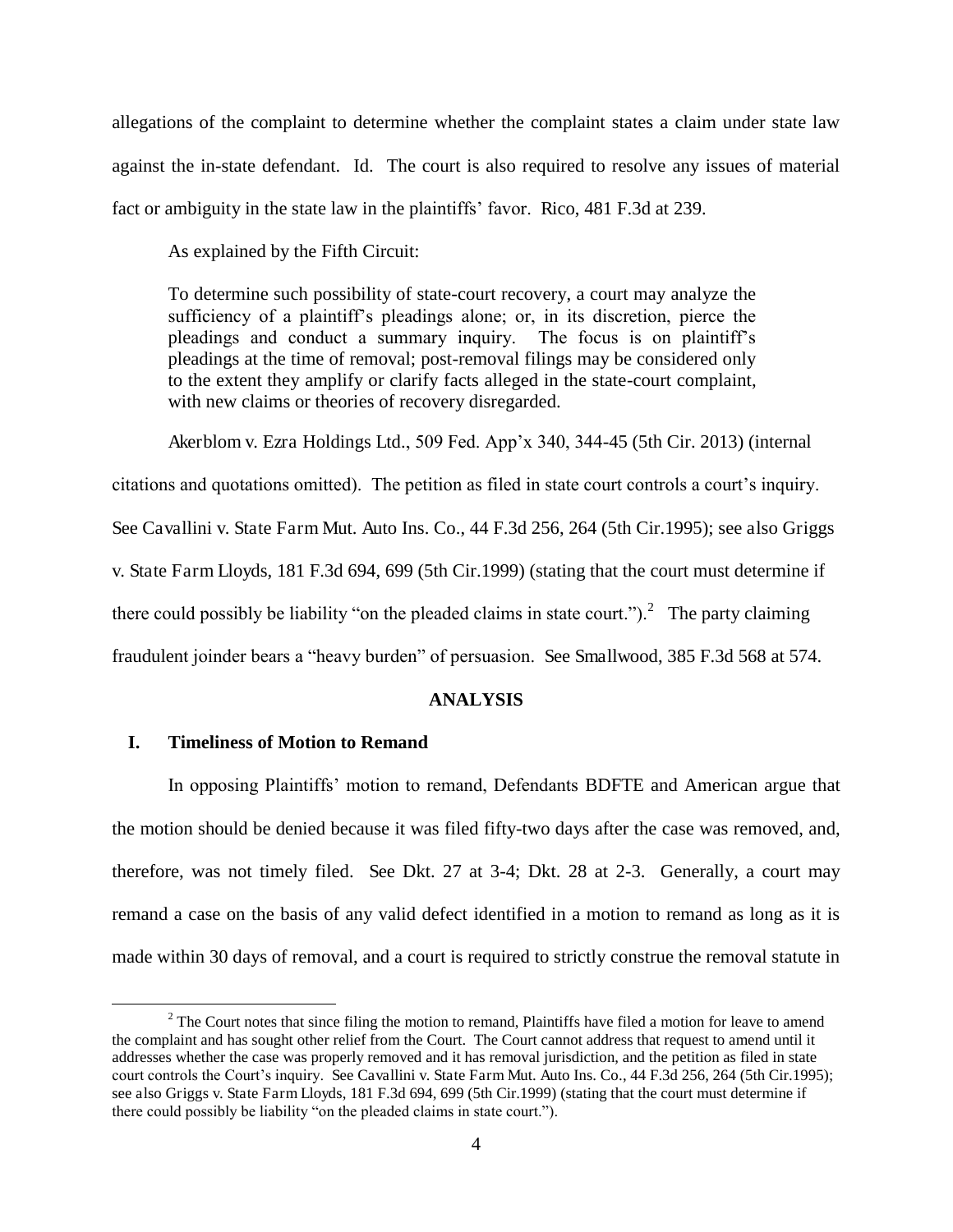favor of remand and against removal. 28 U.S.C. §1447; In re Hot-Hed Inc., 477 F.3d 320, 323 (5th Cir. 2007). If, however, remand is based on jurisdictional grounds, the plaintiff can move to remand at any time. See 28 U.S.C. § 1447(c); see also Gonzales v. Rio Grande Plumbing Supply, Inc., No. CIV.A. M-04-409, 2005 WL 1653030, at \*1 (S.D. Tex. July 11, 2005) (finding that 28 U.S.C. § 1447(c) clearly allows a plaintiff to challenge subject matter jurisdiction well beyond thirty days after a filing of a notice of removal); Carroll v. Gold Medal, Inc., 869 F.Supp. 745 (E.D.Mo.1994) (stating that diversity jurisdiction in removal cases goes to subject matter jurisdiction and was not capable of being waived by tardiness). Since diversity jurisdiction in removal cases goes to subject matter jurisdiction and is "not a mere procedural irregularity capable of being waived," the Court finds that Plaintiffs" motion to remand was timely filed. Carroll, 869 F. Supp. 745, 747. Accordingly, the motion must be decided based on whether there is any possibility of recovery by the Plaintiffs against BDFTE. Rico, 481 F.3d at 239.

### **II. Improper Joinder**

Diverse Defendant USB"s notice of removal claims that although Defendant BDFTE is "believed to be a Texas citizen," it was improperly joined, and, therefore, its "citizenship should be disregarded for purposes of diversity." Dkt. 1 at  $\P$  17. USB contends that Plaintiffs have not asserted any viable causes of action against BDFTE. The Court thus reviews the state court petition (Dkt. 1-4) for the claims made against BDFTE.

The only claims against BDFTE in the "Causes of Action" portion of Plaintiffs" petition are for violations of the Texas Deceptive Trade Practice Act (the "DTPA"). Id. at  $\P$  41. Plaintiffs allege that USB and BDFTE violated the DTPA by "colluding to refuse to provide a payoff amount after accepting the Workout package and issuing the right to make a prepayment" in the amount of \$200,000 "for the sole purpose of precluding Southern from meeting the price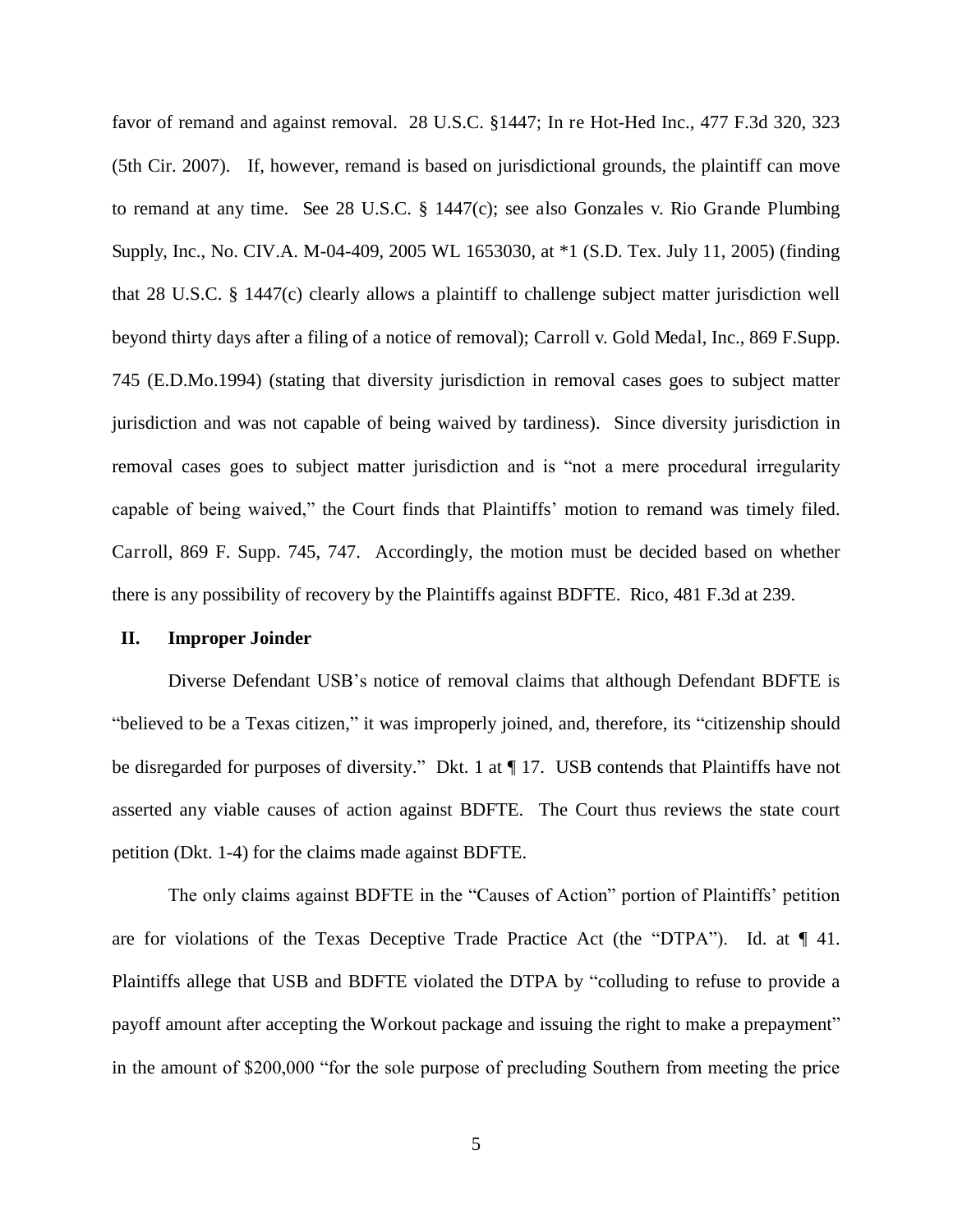by issuing a payoff quote in excess" of the previously agreed amount of \$200,000. Id. at ¶ 41. The petition further alleges that BDFTE "wrongly sold [the Property] to American" when it did not have the authority to do so "based on the stop sale order given by USB on May 4, 2015." Id.

## **A. Claims Against Substitute Trustees**

USB contends that "the Texas Property Code expressly states that a substitute trustee is not a necessary party to a lawsuit…asserting claims only against the substitute trustee only in their capacity as a substitute trustee." Dkt. 1 at  $\parallel$  20 (citing TEX. PROP. CODE § 51.007(a); WAMCO XXVIII, Ltd. v. Casa Grande Cotton Fin. Co., 314 F. Supp. 2d 655, 657 (N.D. Tex. 2004)). The Court is not convinced. Rather than expressly barring claims against a substitute trustee, § 51.007(a) of the Texas Property Code provides that a trustee may plead in the answer that the trustee is not a necessary party. TEX. PROP. CODE  $\S$  51.007(a) (emphasis added). That same section requires the denial to be verified and to state the basis for the trustee's reasonable belief that he was named as a party solely in his capacity as a trustee. Id. Section 51.007 also provides that a verified response to the trustee's verified denial is due within 30 days. See § 51.007(b). Should a party fail to make the verified response or objection within the 30–day time frame, then the trustee shall be dismissed from the suit or proceeding without prejudice. See § 51.007(c).

In WAMCO, the substitute trustee was dismissed from the lawsuit without prejudice because the substitute trustee filed a verified denial, and the plaintiff failed to timely file a verified response. WAMCO, 314 F. Supp. 2d at 657. BDFTE"s Original Answer (see Dkt. 1-8) did not plead – as required by  $\S 51.007(a)$  – that it is not a necessary party by a verified denial or state a basis for its reasonable belief that it was named solely in its capacity as a trustee. WAMCO has little bearing on the Court's analysis here.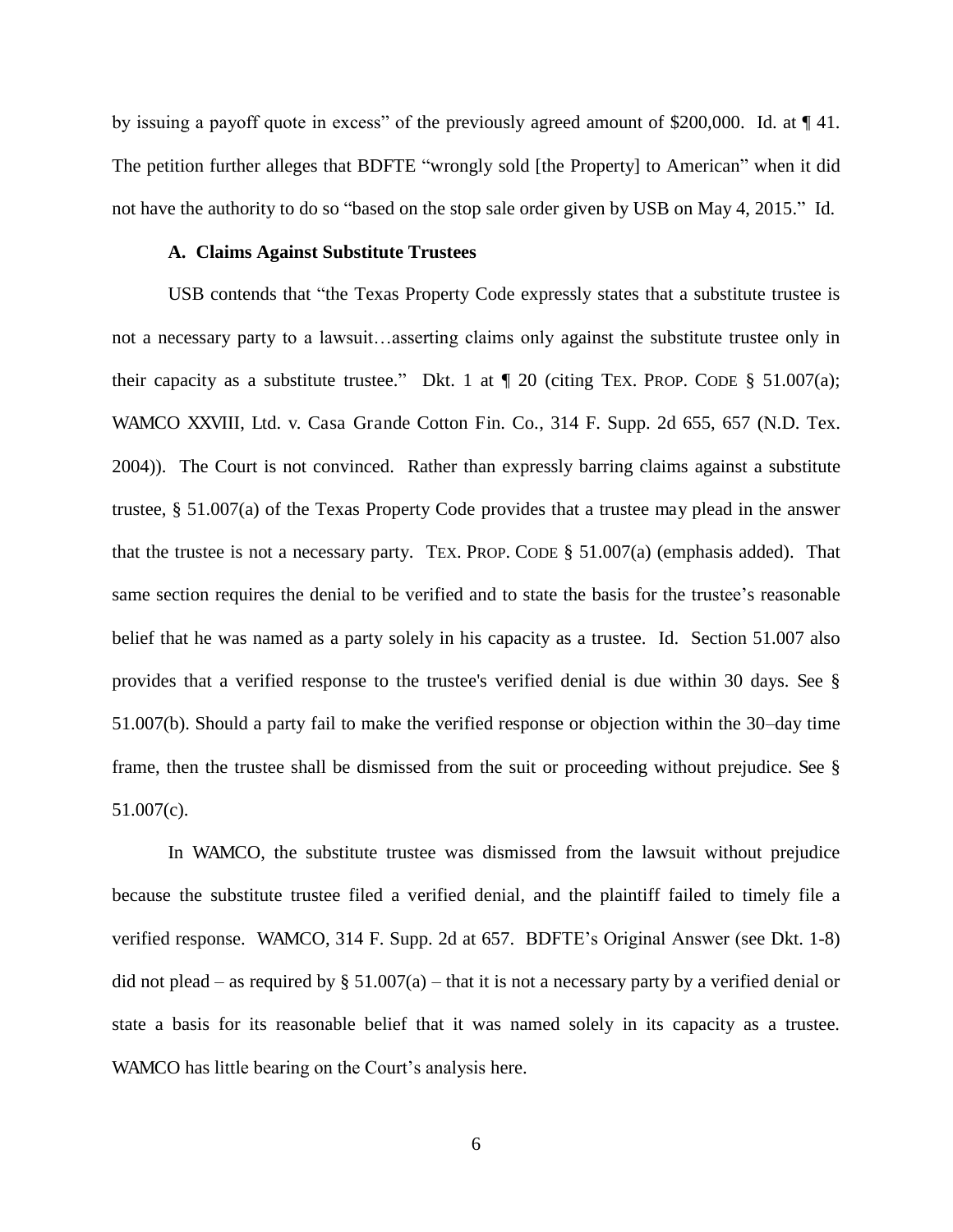Although courts routinely hold in foreclosure cases that the mere inclusion of a nondiverse trustee as a nominal party will not defeat diversity jurisdiction, in circumstances where a plaintiff asserts misconduct on the part of the trustee, a court must assess whether such allegations give rise to a reasonable basis for plaintiff to recover against the trustee in state court. Mendez v. Wells Fargo Bank, N.A., 2014 WL 1923056, at \*2 (W.D. Tex. 2014, reconsideration denied); see also *Ochoa v. U.S. Bank & Nat'l Ass'*n, WL 2565366, at \*2–3 (W.D.Tex.) ("Texas Property Code establishes that a trustee may be joined as a party to a suit, and this Court and other district courts in Texas have held that substitute trustees are proper parties.") (internal citations omitted); *McIntosh v. U.S. Bank Nat. Ass'n.*, 2012 WL 75141, at \*2-3 (S.D.Tex. 2012) ("[S]ection 51.007 does not stand for the proposition that a substitute trustee cannot be sued ever in that capacity or that she must automatically be dismissed simply because she is sued in her capacity as substitute trustee." (internal citations omitted).

"Under Texas law, a substitute trustee may be held liable for failing to comply with the terms of the Deed of Trust or with the Property Code. *McIntosh v. U.S. Bank Nat. Ass'*n, 2012 WL 75141, at  $*2$  (S.D. Tex. Jan. 10, 2012). A substitute trustee has the duty to "act with absolute impartiality and fairness to the grantor in performing the powers vested in him by the deed of trust." Id. (citing Marsh v. Wells Fargo Bank, N.A., 760 F.Supp.2d 701, 708 (citations and internal quotation marks omitted). "This duty is breached when the trustee fails to comply strictly with the terms of the deed of trust or the notice and sale provisions of § 51 .002 of the Texas Property Code." Id. (citing Clauer v*. Heritage Lakes Homeowners Ass'*n, 726 F.Supp.2d 668, 673 (E.D.Tex.2010)).

Based on the foregoing, the Court is not convinced by USB's argument that § 51.007 of the Texas Property Code bars Plaintiffs' recovery from a substitute trustee (Dkt. 1 at  $\P$  20).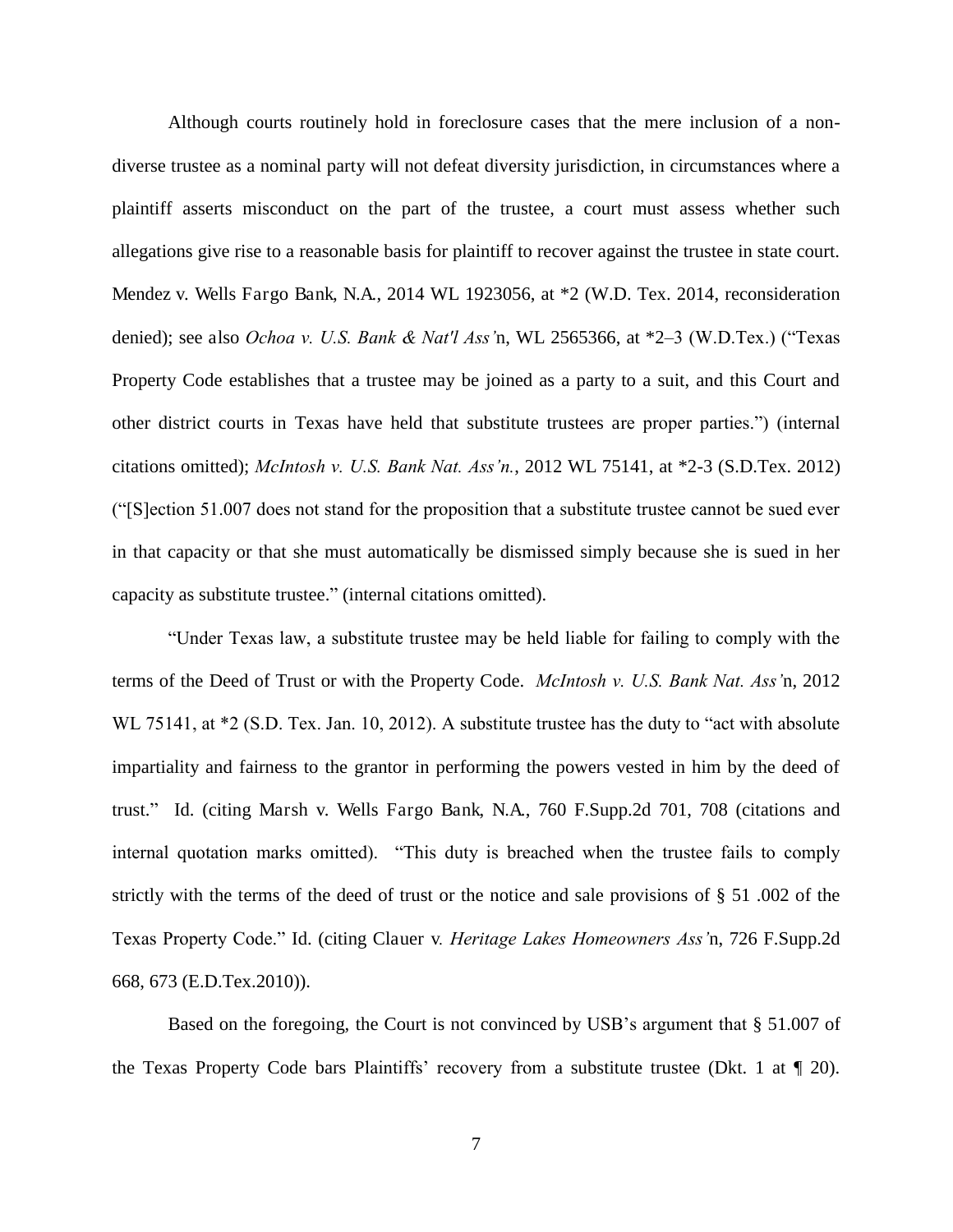Since Plaintiffs allege wrongful foreclosure resulting from misconduct on behalf of the trustee, the Court is required to assess the potential viability of those claims in state court.

# **B. Failure to State a Claim under DTPA**

Defendants USB and BDFTE argue that Plaintiffs" failed to allege sufficient facts to state a DTPA claim. See Dkt. 28 at 5; Dkt. 31 at 10-13. A DTPA claim requires the claimant to establish: (1) that he is "a consumer of the defendant's goods or services;" (2) that "the defendant committed a false, misleading, or deceptive act in connection with the lease or sale of goods or services, breached an express or implied warranty, or engaged in an unconscionable action or course of action;" and (3) that "such actions were the producing cause of the ... actual damages." Perkins v. Bank of Am., 602 F. App'x 178, 182 (5th Cir. 2015) (citing Fix v. Flagstar Bank, FSB, 242 S.W.3d 147, 159 (Tex.App.2007, pet. denied). In order to qualify as a consumer under the DTPA a person "must seek or acquire goods or services by lease or purchase" and "the goods or services sought or acquired must form the basis of [that person's] compliant." Id.

USB contends that Plaintiffs are not consumers under the DTPA because they "are not able to show that they are consumers of Trustee's goods or services." Dkt. 41 at 12. Although Plaintiffs appear to concede that Woods is not a consumer, they contend that "Southern [is] a consumer who purchased for use, the Woods property" (Dkt. 37 at 8) and allege that BDFTE colluded with USB "to refuse to provide a payoff amount" and "wrongly sold the property" in spite of the stop sale order given by USB (Dkt. 1-4 at  $\P$  41). Plaintiffs allege further that BDFTE "misrepresented to American that it had the authority of a salesman, representative or agent of U.S. Bank" and that BDFTE"s "conduct in carrying out a sale was a false, misleading or deceptive act or practice in violation of TEX. BUS. & COM. CODE § 17.46(b)(14)." Dkt. 26 at 6.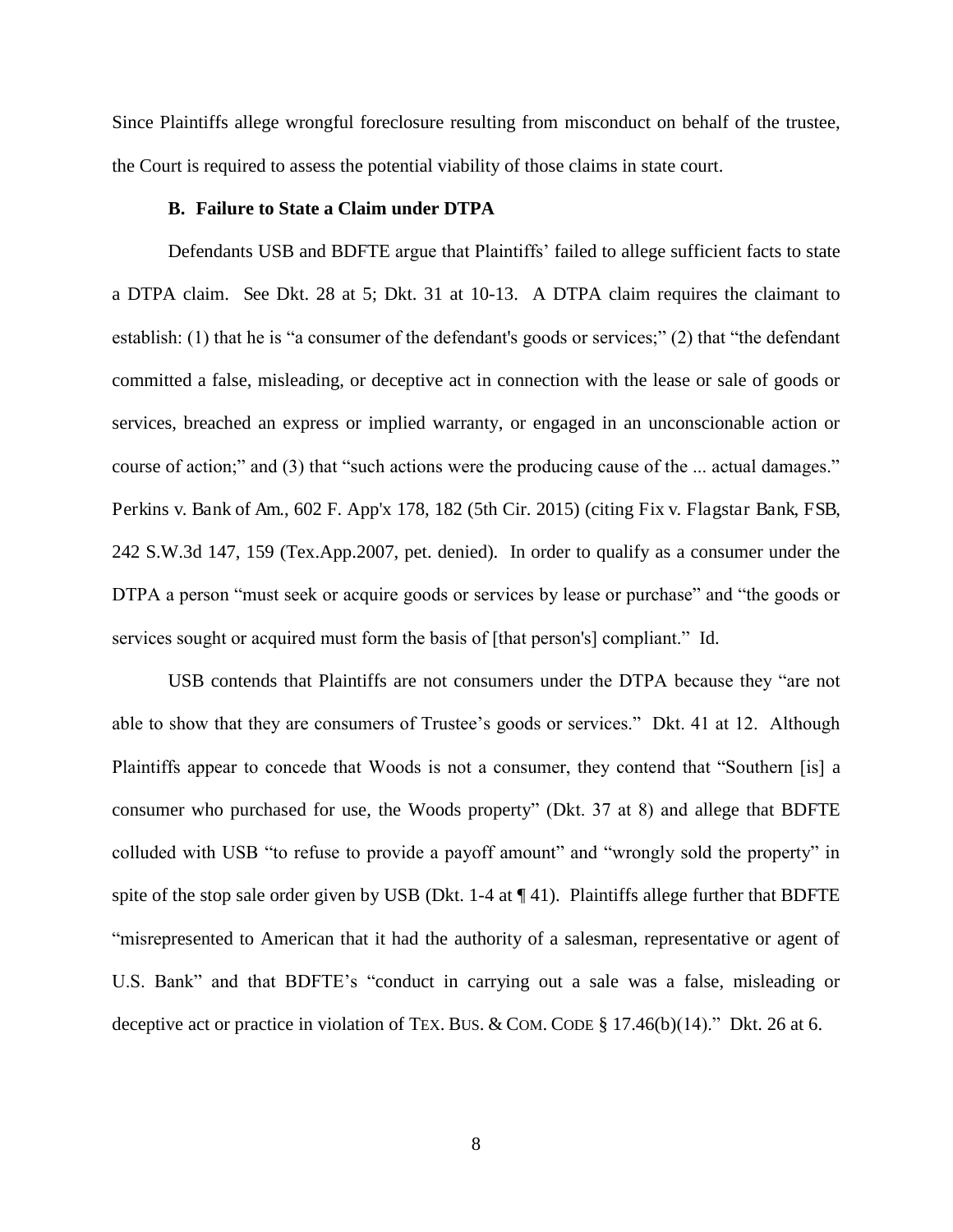Generally, a person cannot qualify as a consumer under the DTPA if the claim is based on a pure loan transaction or on a loan modification application. See *Riverside Nat'*l Bank v. Lewis, 603 S.W.2d 169 (Tex.1980) (A person seeking a loan from a bank to refinance his car did not qualify as a consumer under the DTPA because "money is neither a good nor service."); Walker v. F.D.I.C., 970 F.2d 114, 123 (5th Cir. 1992); see also Kennedy v. Wells Fargo, No. 11– CV–957–FB, slip op. at 12 (W.D.Tex. Oct. 23, 2012) ("To the extent plaintiff bases her DTPA claim, not on the lending of money, but on the review and subsequent denial of her loan modification application, the Court finds plaintiff does not constitute a consumer under that theory either."); Owens v. BAC Home Loans Serv., L. P., No. H–11–2742, 2012 WL 1494231, at \*4 (S.D.Tex. Apr.27, 2012) ("Because the plaintiffs sought to modify their mortgage loan and not to acquire, by purchase or lease, a 'good' or 'service,' they have not stated a viable DTPA claim."). However, goods or services sought by a borrower can form the basis for the DTPA complaint. *La Sara Grain Co. v. First Nat'*l Bank of Mercedes, 673 S.W.2d 558, 566 (Tex. 1984). (citing Flenniken v. Longview Bank & Trust Co., 661 S.W.2d 705 (Tex.1983) (plaintiffs who sought financing for a house were consumers since they "did not seek to borrow money; they sought to acquire a house"); Knight v. I*nt'*l Harvester Credit Corp., 627 S.W.2d 382 (Tex.1982) (plaintiff was a consumer since he sought a loan in order to purchase a dump truck)); see also Central Texas Hardware v. First City, 810 S.W.2d 234, 237 (Tex.App.1991, writ denied) (plaintiff who intended to acquire seasonal inventory goods with the loan was not a consumer because he did not allege any complaint regarding the goods intended to be purchased with the loan).

Plaintiffs allege in their Original Petition that Southern sought to acquire the Property by purchase and that a cloud on Southern"s title arose from the alleged misconduct and bad faith of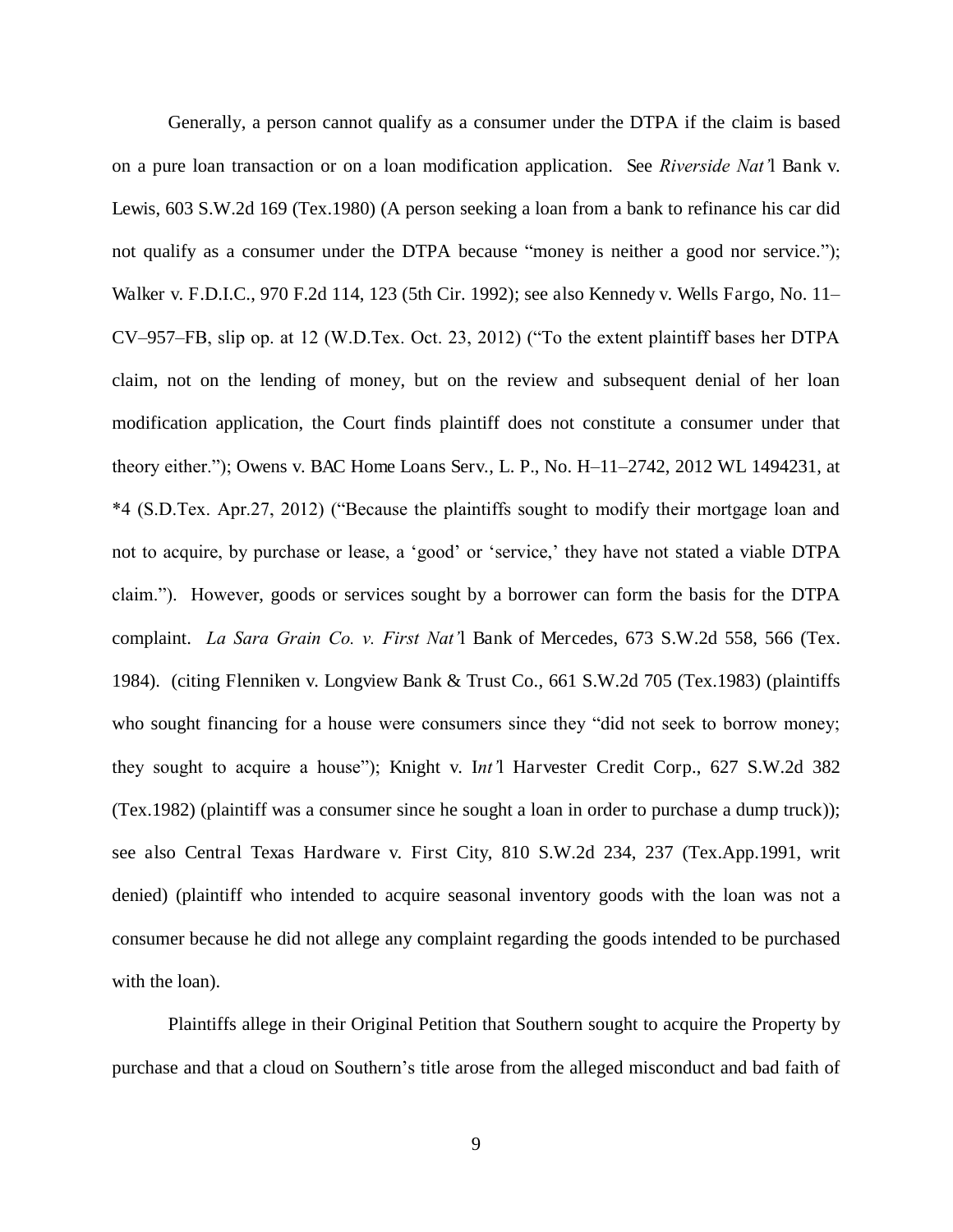BDFTE. See Dkt. 1-4 ¶ 41. USB responds that Plaintiffs are not consumers because they did not acquire goods or services from BDFTE. The Supreme Court of Texas has defined "services" as: "action or use that furthers some end or purpose: conduct or performance that assists or benefits someone or something: deeds useful or instrumental toward some object." Riverside Nat*'l* Bank v. Lewis, 603 S.W.2d 169 at 174 (citing Van Zandt v. Fort Worth Press, 359 S.W.2d 893, 895 (Tex.1962). More simply, the definition of services "includes an activity on behalf of one party by another." Id. In the instant case, BDFTE was performing an activity on behalf of USB. The essence of Plaintiffs" claim is that in performing that activity, BDFTE wrongfully sold the Property without authority causing the harm of which Plaintiffs complain. Because here the conduct of BDFTE in performing "an activity on behalf of another," is the basis for Plaintiffs' complaint, the Court is not persuaded that Plaintiffs" DTPA claim fails simply because they did not seek or acquire goods or services directly from BDFTE. Moreover, a consumer suing under the DTPA need not establish contractual privity with the defendant; he need only show that the defendant has committed a deceptive act which is the cause of the consumer"s damages. Home *Sav. Ass'*n v. Guerra, 733 S.W.2d 134, 136 (Tex. 1987) (citing Weitzel v. Barnes, 691 S.W.2d 598, 600 (Tex.1985)).

The parties have not cited, nor has the Court located, any authoritative precedent specifically addressing facts similar to those alleged herein. Plaintiffs provide factual statements to support their conclusion that BDFTE did not act in good faith and that they qualify as consumers under the DTPA. Defendant has cited no authority that would show such allegations are insufficient under the DTPA. Although the question is a close one, this Court need not be the final arbiter of the issue. In light of Defendants" heavy burden of proving that non-diverse Defendants have been fraudulently joined to defeat diversity, the Court cannot say that Southern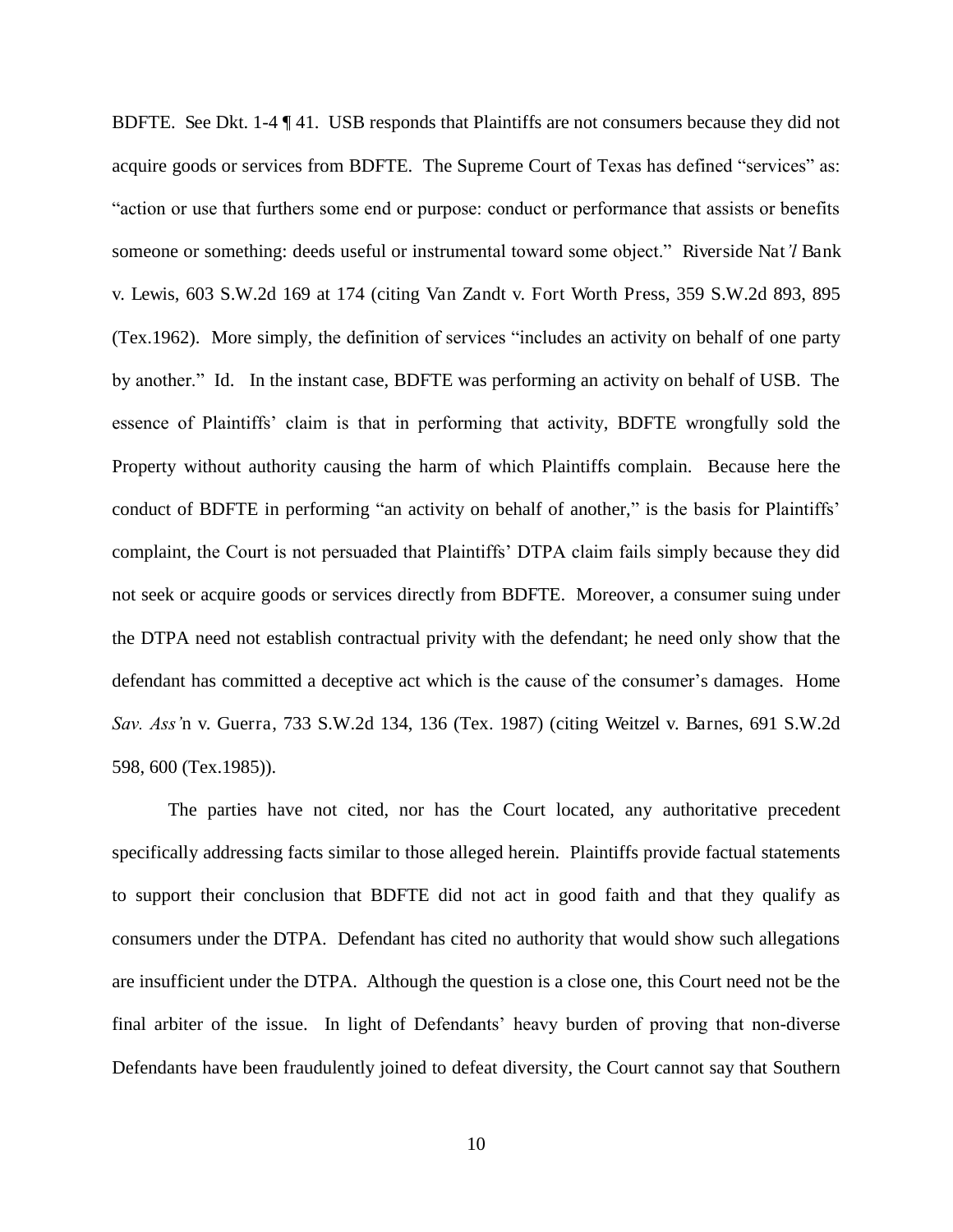is not a consumer for purposes of the DTPA, or that Plaintiffs have no possibility of recovery under state law against BDFTE.

USB also contends that Southern lacks standing under DTPA because "its alleged injuries [] derive from its own dealings with Woods relating to the Property." Dkt. 31 at 11-12. However, Plaintiffs allege that title had already passed to Southern prior to the sale of the Property by BDFTE. See Dkt. 1-4 at  $\P$  26; Dkt. 37 at 3. Only the mortgagor or parties in privity with the mortgagor may contest the validity of a sale under the mortgagor's deed of trust. See Estelle v. Hart, 55 S.W.2d 510, 513 (Tex.Comm'n App.1932, opinion adopted). Southern's claims arguably arise in privity based on Plaintiffs" allegation that Woods conveyed the Property to Southern on April 30, 2015. Dkt. 1-4 at ¶ 38(a). Given that this Court is required to resolve issues of material fact and ambiguities in the state law in Plaintiffs' favor, the Court cannot conclude that there is no basis for recovery against BDFTE under the DTPA. Rico, 481 F.3d at 239. It is a matter best reserved for the state court to resolve.

### **C. Immunity and "Qualified Immunity"**

USB contends that BDFTE is entitled to immunity because it is a substitute trustee. Dkt. 31 at 6-7. BDFTE similarly argues that Plaintiffs" claims against it are barred by "qualified immunity" (Dkt. 28 at 4-5) because BDFTE's "only involvement with the Property was as a law firm representing its client, [USB]" in connection with a foreclosure proceeding. Id. The Court finds both arguments unavailing.

As explained, a trustee has a separate capacity and is imposed with a particular legal responsibility. Perry v. Long, 222 S.W.2d 460, 467 (Tex.Civ.App. 1949, writ ref"d) ("trustees are not agents"); see also McIntosh v. U.S. Bank, 2012 WL 75141, at \*4 ("A trustee exercising the authority to foreclose in accordance with the terms of a deed of trust does not act merely as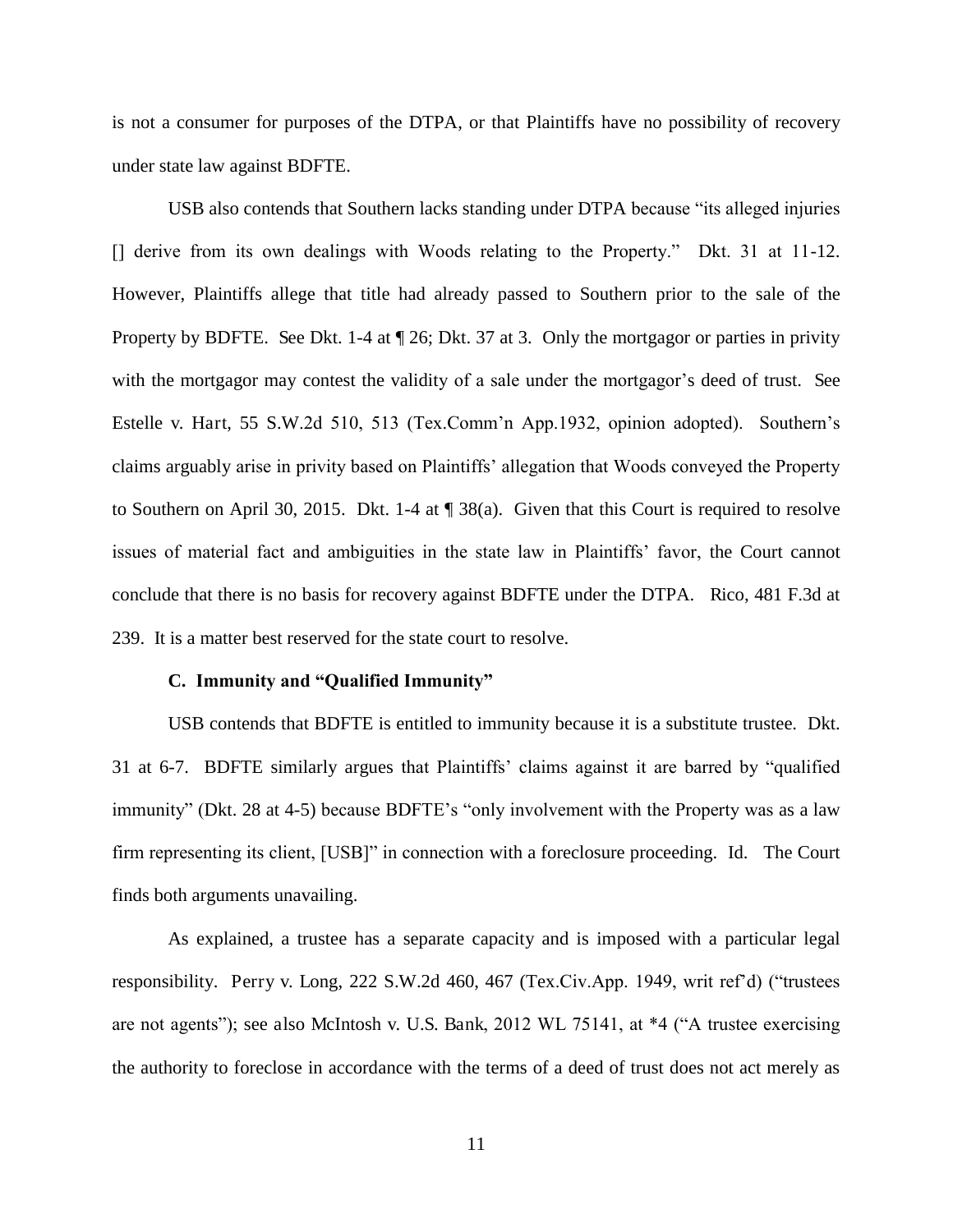an agent or employee of the lienholder but has a separate capacity with a particular legal responsibility."); Hammonds v. Holmes, 559 S.W.2d 345, 347 ("The trustee has a separate capacity and is imposed with a particular legal responsibility."); Beggs v. Brooker, 79 S.W.2d 642, 643 (Tex.Civ.App. 1934), aff"d,130 Tex. 46, 106 S.W.2d 1039 (Tex.1937) (same). As also explained, there is no basis to conclude that a substitute trustee cannot be sued ever in her capacity as a substitute trustee or that she must automatically be dismissed simply because she is sued in her capacity as substitute trustee. McIntosh, 2012 WL 75141, at \*2-3. Because it is alleged that BDFTE was the substitute trustee for USB, and not acting merely as an agent, the Court cannot find that any doctrine of immunity bars recovery against it.

#### **D. Statute of Frauds**

Finally, USB argues that Plaintiffs' claims are barred by the statute of frauds. Because that argument goes only to the validity of the stop sale order allegedly issued by USB, it does not relate to the claims against the in-state defendant BDFTE, which is the issue before the Court for the purpose of the improper joinder inquiry. The focus of this Court"s inquiry must be the joinder, not the overall merits of the Plaintiffs' case. Smallwood, 385 F.3d at 573. Therefore, the Court need not address the merits of USB"s statute of frauds argument for purposes of this improper joinder analysis.

#### **RECOMMENDATION**

Taking Plaintiffs" allegations as true and viewing the facts in a light most favorable to Plaintiffs, and considering the authorities and arguments cited by the parties, the Court finds that Plaintiffs have sufficiently pleaded facts to establish a DTPA claim against BDFTE. "[W]hether the plaintiff has stated a valid cause of action depends upon and is tied to the factual fit between the plaintiffs" allegations and the pleaded theory of recovery." Griggs, 181 F.3d at 701. Based